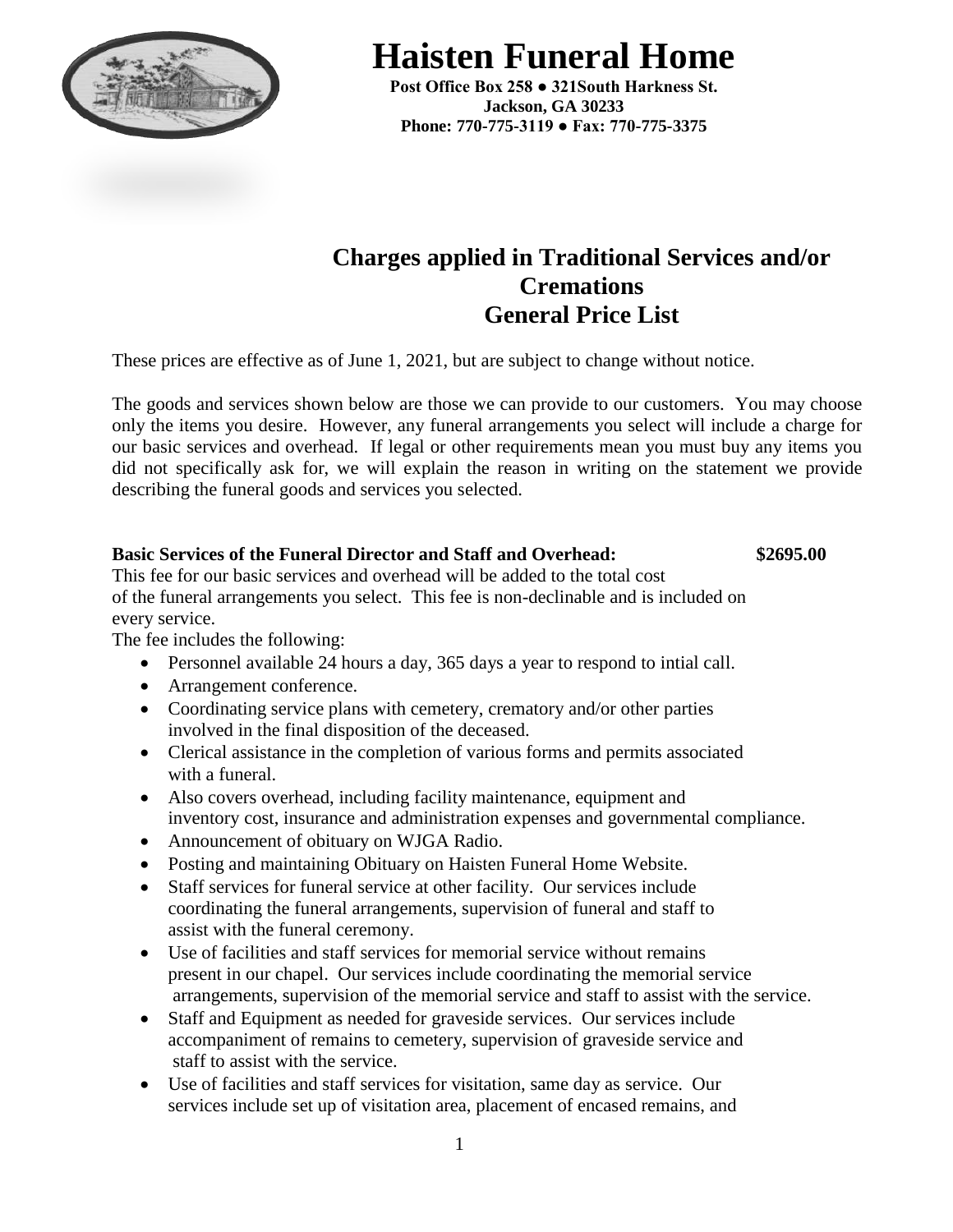display of floral arrangements, supervision of and attendance during the visitation.

## **Preparation of the Body:** (Embalming) \$1350.00

 Except in certain special cases, embalming is not required by law. Embalming may be necessary, however, if you select certain funeral arrangements, such as a funeral with viewing. If you do not want embalming, you usually have the right to choose an arrangement that does not require you to pay for embalming, such as a direct cremation or immediate burial.

\*Extenuating circumstances may require extra charges

### **Basic Use of Facilities: \$450.00**

- Use of facilities and staff services for visitation, immediately prior to the Service. Our services include set-up of visitation area, placement of encased remains, and display of floral arrangements, supervision of and attendance during the visitation.
- Use of facilities and staff services for funeral service in our chapel. Our services include coordinating the funeral arrangements, supervision of funeral, and staff to assist with funeral ceremony.

### **Viewing and Visitation: \$425.00**

 Use of facilities and staff services for visitation. This charge applies (per day) if visitation is other than immediately prior to the Service. Our services include set-up of visitation area, placement of encased remains, and display of floral arrangements, supervision of and attendance during the visitation.

### **Transportation:**

| Transfer of deceased from place of death to funeral home within a                  |           |
|------------------------------------------------------------------------------------|-----------|
| 30-mile radius                                                                     | \$225.00  |
| Transportation of deceased from funeral home to crematory<br>$\bullet$             | \$225.00  |
| Additional distance will be charged at \$2.25 per mile                             |           |
| Funeral vehicle (e.g. hearse) within a 30-mile radius<br>$\bullet$                 | \$350.00  |
| additional distance will be charged at \$2.25 per mile                             |           |
| Family vehicle within a 30-mile radius                                             | \$195.00  |
| additional distance will be charged at \$2.25 per mile                             |           |
| Flower car/utility vehicle within a 30-mile radius<br>$\bullet$                    | \$95.00   |
| additional distance will be charged at \$2.25 per mile                             |           |
| Transfer to or from airport<br>$\bullet$                                           | \$225.00  |
| Transfer of deceased from funeral home to place of autopsy and return<br>$\bullet$ |           |
| to funeral home. Additional distance will be charged at \$2.25 per mile.           | \$295.00  |
| <b>Forwarding Remains to Another Funeral Home:</b>                                 | \$2450.00 |
| This charge includes removal of remains, basic service to staff, necessary         |           |
| authorizations, embalming, use of preparation room and transportation to           |           |
| local airport or other place of shipment within a 30-mile radius (excluding        |           |
| shipping charges and shipping container) This charges does not include             |           |
| visitation or ceremonies. This charge applies to shipment with the continental     |           |

U. S. only.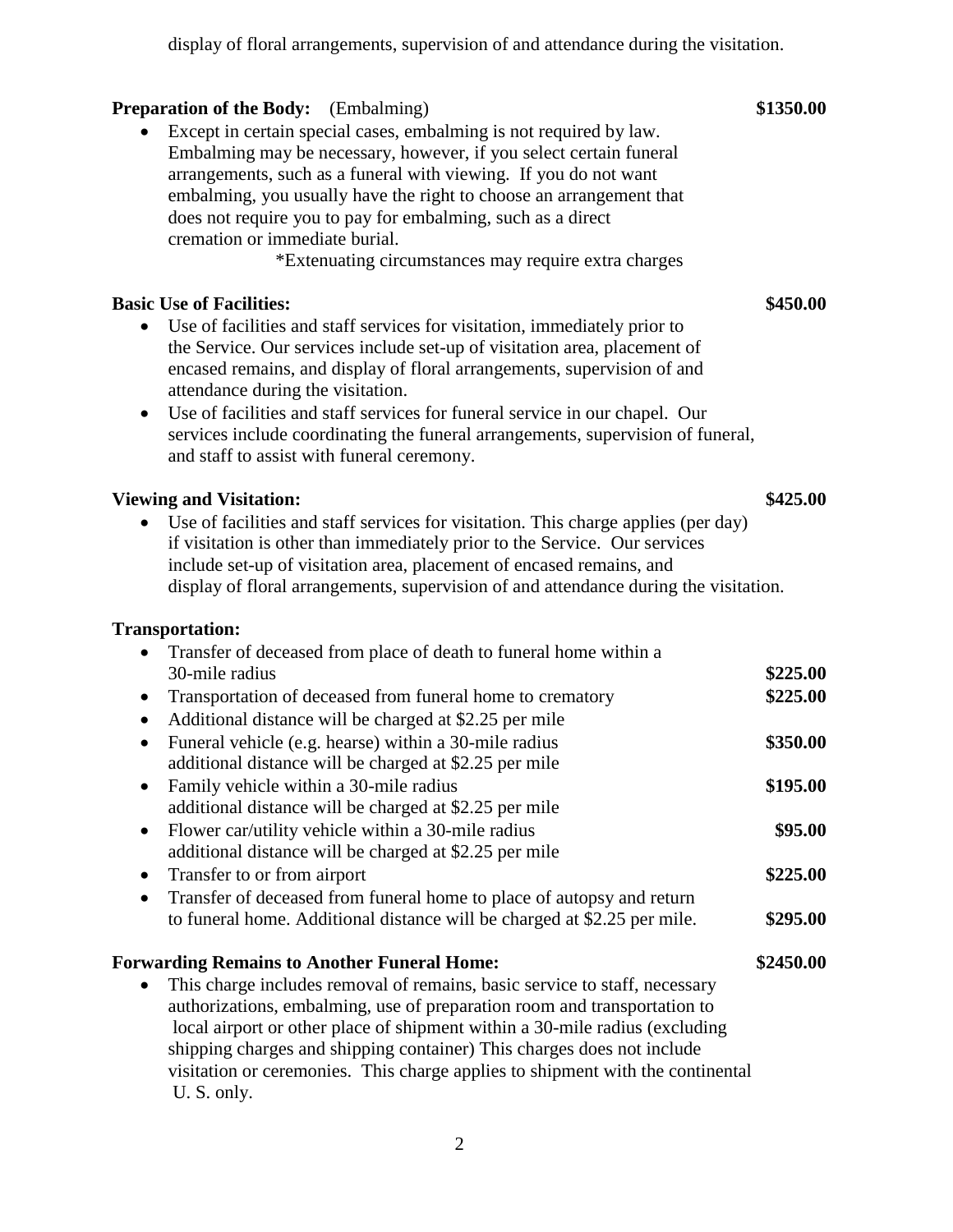## **Receiving Cremated Remains From Another Funeral Home or Purchaser: \$845.00**

 This charge includes restricted professional services of staff. This charge does not include visitation, ceremonies or transportation.

## **Direct Cremation: \$2800.00**

 If you want to arrange a direct cremation, you can use an alternative container. Alternative containers encase the body and can be made of materials like fiberboard or composition materials with or without an outside covering. The containers we provide are alternative containers and other cremation containers, including containers made of wood and containers made of fiberboard. Our charges for direct cremation without ceremony include. Discounted basic services of Funeral Director, staff and overhead and the crematory fee.

## **Cremation with Memorial Services at Haisten Chapel or Church \$ 4500.00**

- Discounted basic services of Funeral Director, staff and overhead.
- Preparation of body for viewing, visitation prior to the Service.
- Rental casket and register book.
- Cremations and containers provided by the purchaser, must meet any applicable state or crematory requirements.

## **Immediate Burial: \$2,515.00**

- Our charges for immediate burial without any rites or ceremonies at the Funeral home, graveside or elsewhere. Include removal of remains, transportation to cemetery and basic services of staff.
- Immediate burial with container provided by purchaser. All such containers must meet any applicable state or cemetery requirements.
- Immediate burial with casket selected from our facility. Plus cost of casket (See casket price list).

## **Anatomical Disposition: \$2,095.00**

 Our charges for anatomical donation without any rites or ceremonies at the funeral home, graveside or elsewhere. Include removal of remains.

 We are pleased to offer our Families the convenience of settling their account by credit card. If you choose this option there is a 3% fee applied to the invoice total.

### **Credit Card Fees: 3% of Invoice Total**

### 3

## **Receiving Remains from Another Funeral Home: \$3055.00**